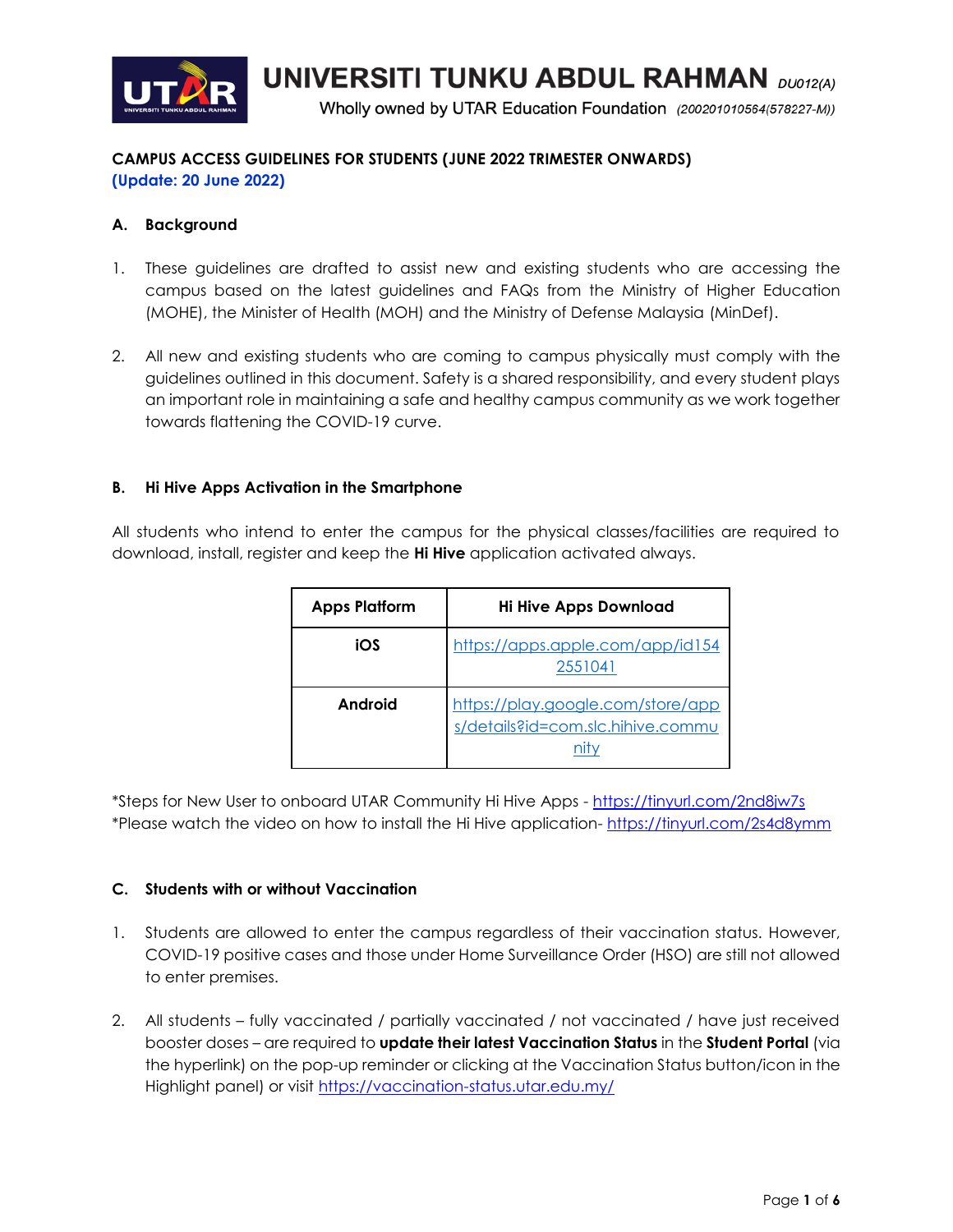

**UNIVERSITI TUNKU ABDUL RAHMAN** DU012(A)

Wholly owned by UTAR Education Foundation (200201010564(578227-M))

- 3. As precautionary measures and for safety and security of the University community, all students who return to campus physically are required to declare their **weekly health status on every Monday and/or Thursday** via the link of the Health Declaration Portal below: [https://healthdeclaration.utar.edu.my/loginPageV2.jsp](file://///users/tonykhor/Desktop/Return2Campus/24%20Feb%202022/As%20precautionary%20measures%20and%20for%20safety%20and%20security%20of%20the%20University%20community,%20all%20students%20who%20return%20to%20campus%20physically%20are%20required%20to%20declare%20their%20weekly%20health%20status%20on%20every%20Monday%20between%208.30am%20to%205.30pm%20via%20the%20link%20of%20the%20Health%20Declaration%20Portal%20below:%20https:/healthdeclaration.utar.edu.my/loginPageV2.jsp)
- 4. Students who might not be able to get the COVID-19 vaccine due to **medical issues** shall apply for the COVID-19 Vaccination Exemption Digital Certificate (*Sijil Digital Pengecualian Vaksinasi COVID-19)* on MySejahtera at the nearest district health office with a Pre-Vaccination Assessment Slip from an approved medical professional.

For more info on How to Apply For The COVID-19 Vaccination Exemption Digital Certificate, visi[t](https://twitter.com/JKJAVMY/status/1446388290270023680) <https://twitter.com/JKJAVMY/status/1446388290270023680>

The copy of the COVID-19 Vaccination Exemption Digital Certificate is to be uploaded to the Online Registration Form.

- 5. For international students (existing and new), kindly refer to the respective officers of the Department of International Students Services (DISS) for further queries and follow the latest SOP which can be found from the link below:
	- a. **DISS: [diss@utar.edu.my](mailto:diss@utar.edu.my)**
	- b. **Kampar Campus: Mr Ngan Mun Wai: [nganmw@utar.edu.my](mailto:nganmw@utar.edu.my)**
	- c. **Sungai Long Campus: Mr Foo Wai Wai: [fooww@utar.edu.my](mailto:fooww@utar.edu.my)**

[SOP for UTAR International Students Living Abroad and Wish to Return to Malaysia](https://dccpr.utar.edu.my/COVID-19-News-Announcements.php)

## **D. Upon Entering the Campus**

Upon entry at the University's main entrances, all students must follow the Standard Operating Procedures (SOPs) below:

- 1. All students are **COMPULSORY** to wear face masks covering nose and mouth at all times inside the campus buildings, including pantries, toilets, concourse areas and other common areas. For better protection and at their own discretion, students are encouraged to wear double face masks, or a KF94/N95/KN95 mask, where a face shield is **optional**.
- 2. All students MUST sanitise their hands at the point of entry.
- 3. When entering the campus through the main entrance / gate of the campus via the security officer checkpoints, all students MUST:
	- a. Show COVID-19 Risk Status in Profile
	- b. Scan the Location QR Code displayed at the entry of any destination you enter. Those who have scanned **Hi Hive Apps** upon boarding UTAR buses & vehicles are to SHOW THE HISTORY RECORD to security officer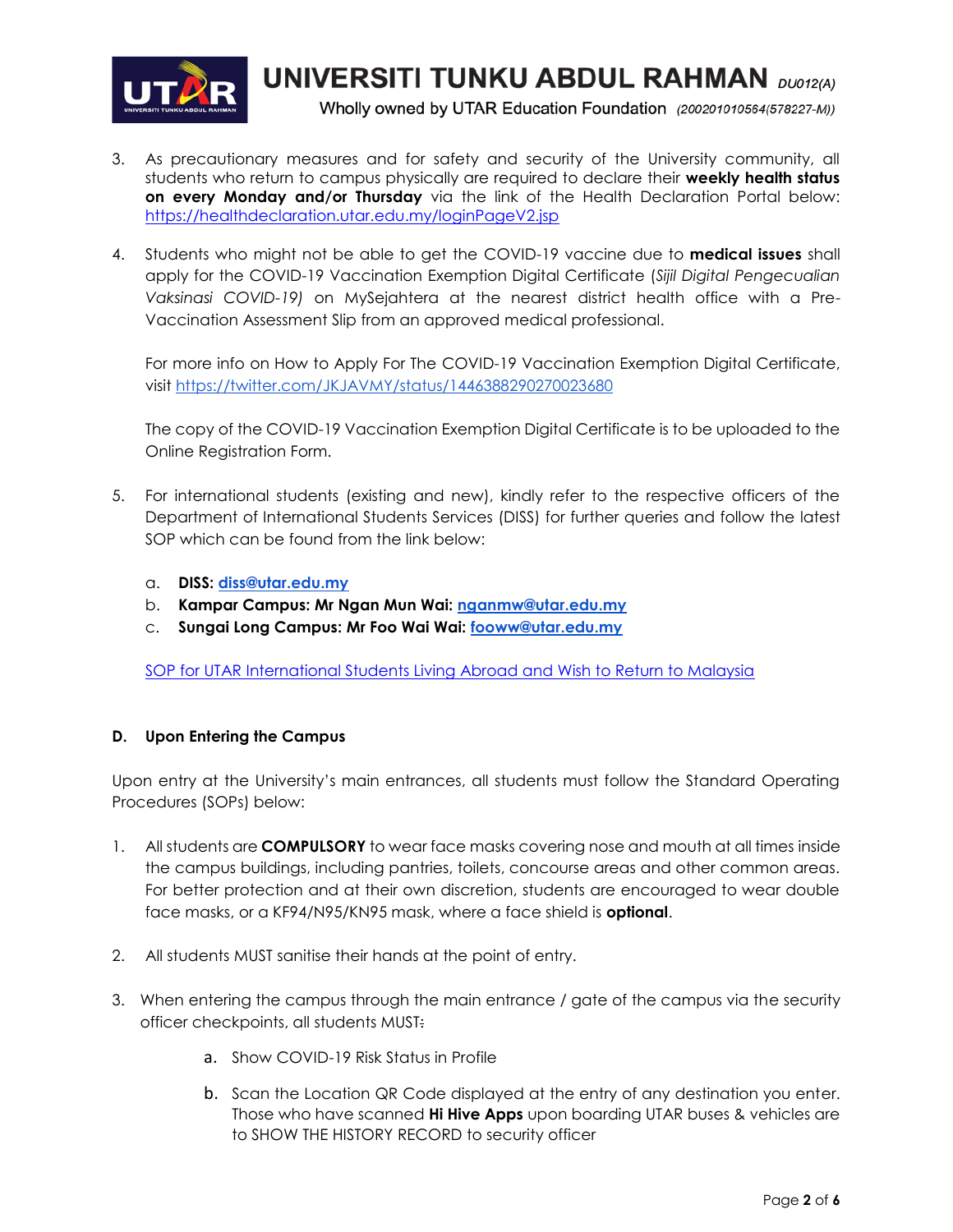

**UNIVERSITI TUNKU ABDUL RAHMAN DUO12(A)** 

Wholly owned by UTAR Education Foundation (200201010564(578227-M))

For those students who are unable to show these items via the App, they are required to manually record in the logbook at the entrance checkpoints.

- 4. Students who has been tested positive, they must comply the following actions:
	- Must Report to Ministry of Health (MOH)/other authority via Mysejahtera
	- Under Test and Release, have an option to undergo a supervised RTK-AG test by medical staff on the 4th day. They may release from quarantine if tested negative
	- Report to immediate supervisor / respective faculty / centre / institute lecturer
	- Special leave will be granted upon receiving supporting documentation
	- **•** ERT to take necessary actions immediately
	- Report to Bilik Gerakan for close monitoring
- 5. Students who is staying the same household with a COVID-19 patient must comply the following actions:
	- COVID test and self-quarantine\*\*/ home surveillance\*\* as per instruction given by MOH \*\*Self-quarantine/home surveillance is in accordance to the instruction by MOH
	- Report to immediate supervisor/respective faculty/centre/institute lecturer
	- Special leave will be granted upon receiving supporting documentation
	- **•** ERT to take necessary actions immediately
	- Report to Bilik Gerakan for close monitoring

| Unit                              | <b>Kampar Campus</b>                                     | <b>Sungai Long Campus</b>    |
|-----------------------------------|----------------------------------------------------------|------------------------------|
| <b>Bilik Gerakan</b>              | Room A008, Ground Hall,                                  | Room KAG007, North Lobby, KA |
|                                   | Heritage Hall                                            | <b>Block</b>                 |
|                                   | 0111-061 3354 (Hotline)                                  | 0111-060 3354 (Hotline)      |
|                                   | bilikgerakan.kpr@utar.edu.my                             | bilikgerakan.sl@utar.edu.my  |
| <b>Faculties/Centre/Institute</b> | Contact List of Faculty / Centre / Division / Department |                              |
| <b>Department of Student</b>      | 016-2100864 (Hotline)                                    | 016-2100862 (Hotline)        |
| <b>Affairs</b>                    | dsa@utar.edu.my                                          | dsa@utar.edu.my              |

6. Any changes / updates on the above arrangements will be announced from time to time, depending on the latest directives from MOHE and relevant authorities. All students are advised to keep up with the updates on all announcements issued by the Ministry of Health (MOH) and MOHE on the development of the COVID-19 pandemic, and to always follow the SOPs of the Malaysian Government and to practice safety and health precautionary measures. Please refer to Appendix 1 for the latest announcement / FAQs of MOHE.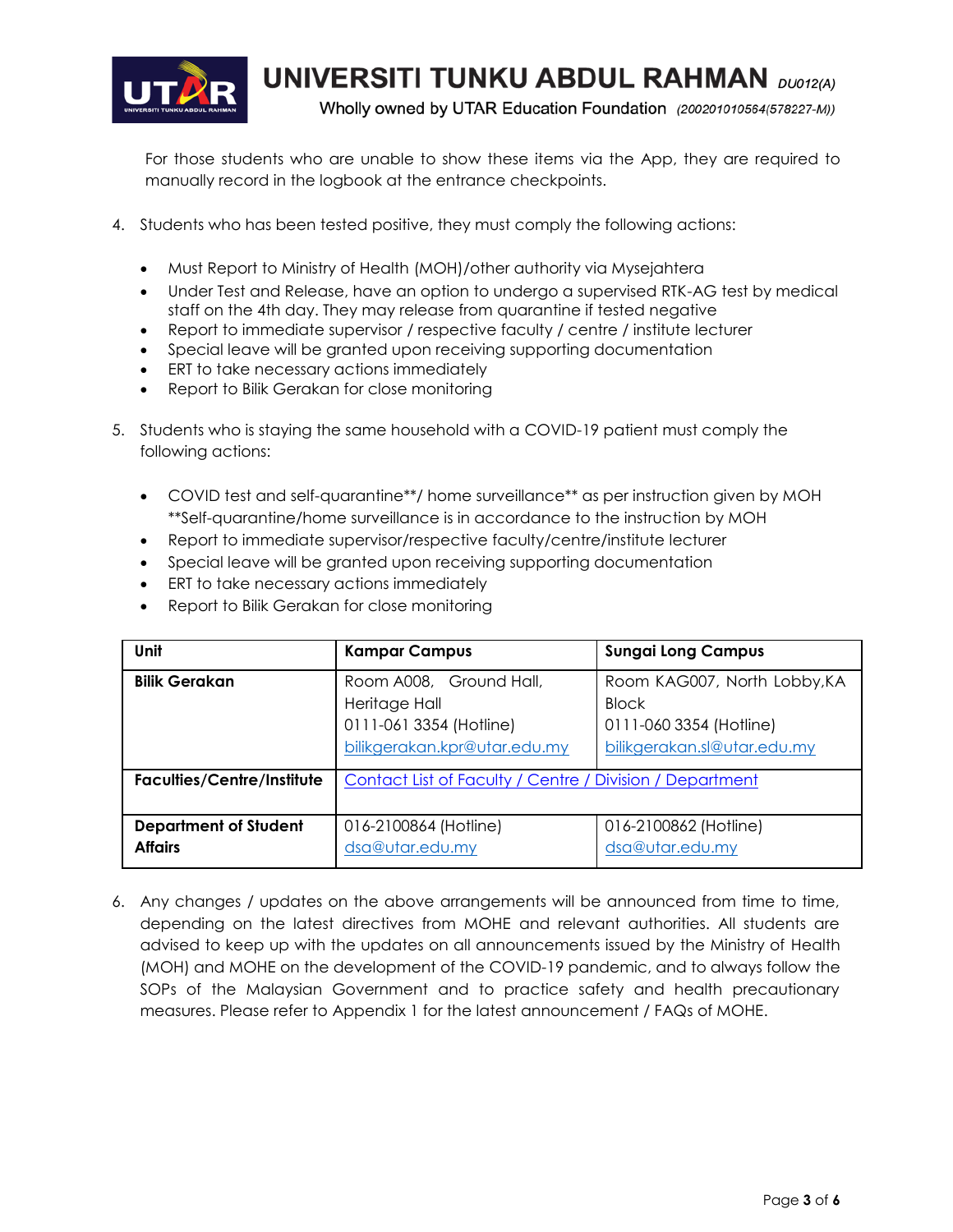

**UNIVERSITI TUNKU ABDUL RAHMAN DUO12(A)** 

Wholly owned by UTAR Education Foundation (200201010564(578227-M))

## **G. COVID-19 Self-Test Kit Information**

1. Students may purchase the COVID-19 self-test kits at **RM5.00 per kit and limited to two kits per purchase and per week** (subject to the availability of COVID-19 self-test kits) at the following locations:

## **a. Kampar Campus**

| No. | <b>Block</b>                                         | Location                      | <b>Person In Charge</b> |
|-----|------------------------------------------------------|-------------------------------|-------------------------|
|     | Student Pavilion I<br>$\left(\text{Block } C\right)$ | C <sub>102</sub> , DSS Office | DSS staff on duty       |

## **b. Sungai Long Campus**

| No. | <b>Block</b> | Location           | <b>Person In Charge</b> |
|-----|--------------|--------------------|-------------------------|
|     |              | KB 513, DSS Office | DSS staff on duty       |

- c. Payment can be made via:
	- Cash pay directly to the Security staff on duty, OR
	- Duit Now QR code, OR
	- Via online transfer to:
		- Account name: **UNIVERSITI TUNKU ABDUL RAHMAN** Account number: **3118325015**

## Bank: **Public Bank Berhad**

Note: *Show the screenshot of the online banking slip or Duit Now transaction as proof of payment to the UTAR security staff on duty before collecting the test kit.*

2. How to Administer the COVID-19 Self-Test[:](https://youtu.be/iEdftK0kFTM) <https://youtu.be/iEdftK0kFTM> *\*Please follow the step-by-step procedures provided in the test kit as there may be slight differences between different test kits*

## 3. COVID-19 Self-Test Result

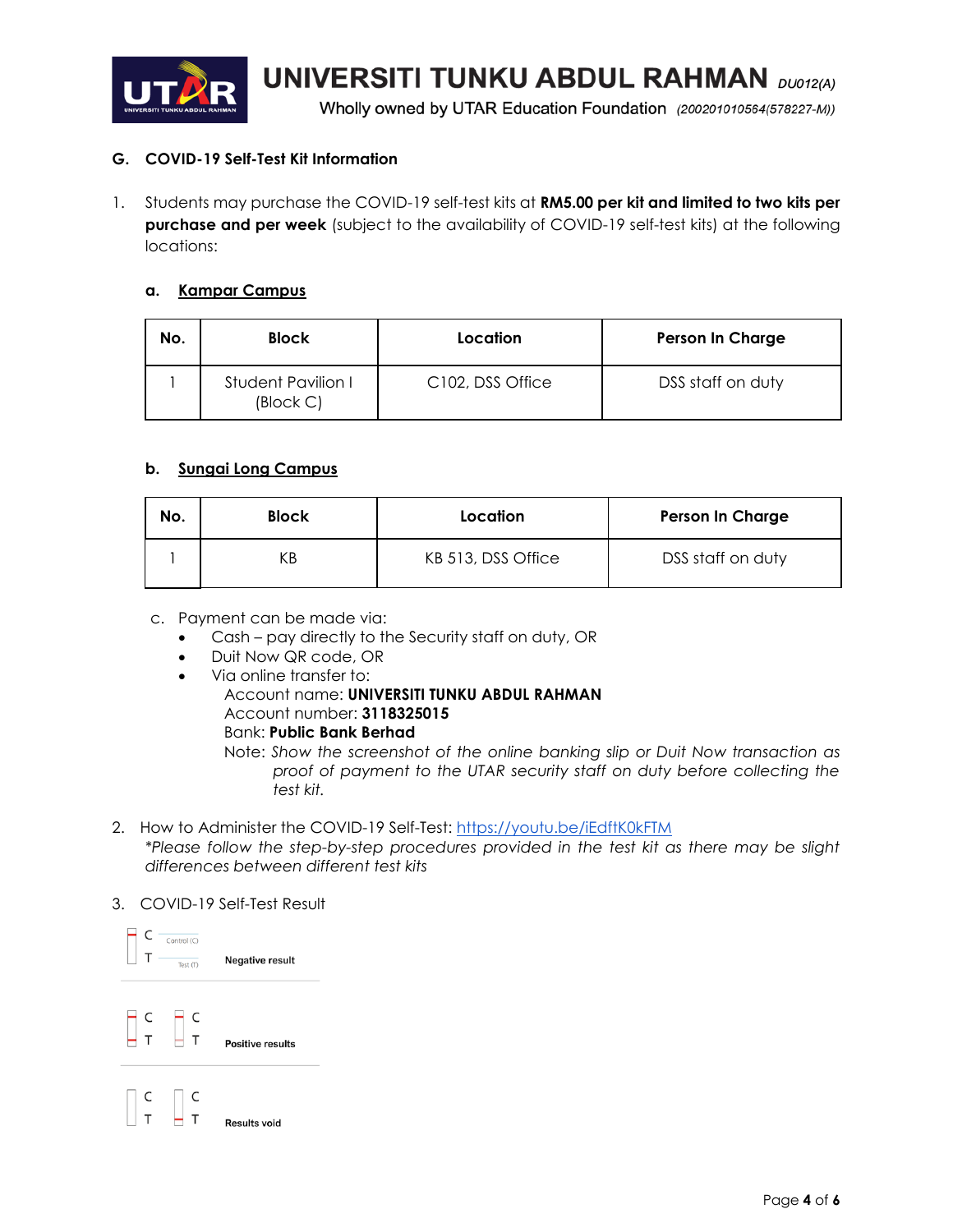

**UNIVERSITI TUNKU ABDUL RAHMAN** DU012(A)

Wholly owned by UTAR Education Foundation (200201010564(578227-M))

- 4. SOP of COVID-19 Self-Test Kit Disposal
	- *a. Place the disposable item into the small biosafety plastic bag provided in the test kit. Zip it well.*
	- *b. Sanitize the area after each test.*
	- *c. Sanitize your hands and the bag before leaving the site.*
	- *d. Lastly, throw the bag into a designated bin.*

## **H. Reminder**

- 1. All students from Foundation, Undergraduate and Postgraduate students (including EEP) are allowed to enter the campus to use the campus facilities, including the available Learning Spaces, and meet with their Academic Advisors, Project Supervisors (final year projects, design, capstone or research projects) and Course Lecturers but must adhere strictly to the SOP below. Students **MUST** always:
	- a. Practice a physical distancing measure of more than 1-meter apart.
	- b. Avoid the 4Cs (Crowded, Confined, Close Conversation, and Continuous Exposure).
	- c. Practice the 3Ws (Wash and sanitize hands, Wear face masks and Warn).
	- d. Observe appropriate coughing and sneezing etiquette.
	- e. Take time to rest when feeling unwell and drink plenty of fluids.
- 2. Your cooperation in adhering to all the physical distancing procedures and safety precautionary measures issued by the University is required and very much appreciated.

Please stay safe and stay healthy.

Thank you.

Department of Students Affairs and Bilik Gerakan COVID-19 Universiti Tunku Abdul Rahman